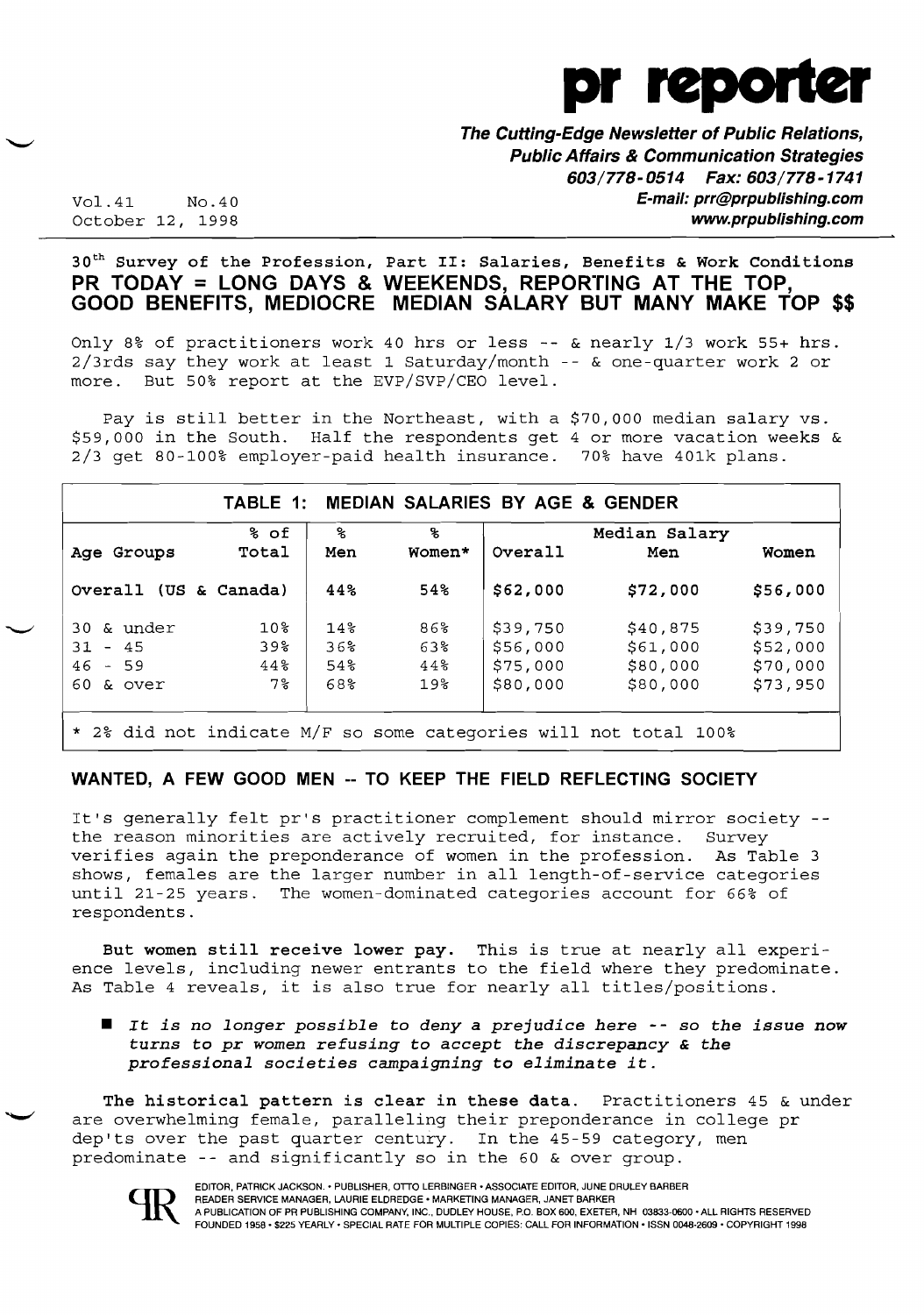| TABLE 2: SELF-REPORTED EXPERIENCED PRACTITIONERS' CURRENT SALARIES,<br>COMPARED WITH LAST YEAR, GROUPED BY TYPE OF ORGANIZATION |                                  |                                  |                                                                         |                                             |  |  |
|---------------------------------------------------------------------------------------------------------------------------------|----------------------------------|----------------------------------|-------------------------------------------------------------------------|---------------------------------------------|--|--|
|                                                                                                                                 | Median Salary<br>'98             | '97#                             | Salary<br>Range                                                         | Median Change<br>reported by<br>'98 sample# |  |  |
| All US<br>All Canada                                                                                                            | \$63,400<br>\$46,200             | \$60,000<br>\$45,560             | $$21,000 - $500,000$<br>$$24,000 - $100,000$                            | \$3,000<br>\$1,000                          |  |  |
| PR Firms, Ad Agencies<br>& Other Consulting                                                                                     | \$70,000                         | \$62,000                         | $$23,000 - $500,000$                                                    | \$3,200                                     |  |  |
| Financial Institutions<br>(including Banks &<br>Insurance)                                                                      | \$56,750                         | \$52,500                         | \$32,000-\$270,000                                                      | \$4,000                                     |  |  |
| Corporations (all types)                                                                                                        | \$76,000                         | \$70,000                         | $$21,000 - $326,000$                                                    | \$5,000                                     |  |  |
| Healthcare                                                                                                                      | \$50,000                         | \$47,000                         | $$21,500-$136,000$                                                      | \$2,500                                     |  |  |
| Educators                                                                                                                       | \$55,000                         | \$56,400                         | \$30,000-\$119,500                                                      | \$2,000                                     |  |  |
| Education Practitioners                                                                                                         | \$61,000                         | \$59,715                         | \$23,000-\$111,000                                                      | \$2,149                                     |  |  |
| Trade/Prof'l Assns                                                                                                              | \$70,000                         | \$61,500                         | $$23,000 - $225,000$                                                    | \$4,050                                     |  |  |
| NPOs (all types)                                                                                                                | \$42,000                         | \$41,500                         | $$23,000 - $130,000$                                                    | \$2,000                                     |  |  |
| Government/Federal<br>Government/State<br>Government/Local                                                                      | \$65,000<br>\$45,560<br>\$56,000 | \$63,000<br>\$39,780<br>\$53,700 | $$32, 274 - $108,000$<br>$$25, 176 - $70, 000$<br>$$40, 260 - $83, 700$ | \$2,000<br>\$1,776<br>\$3,000               |  |  |
| Travel, Tourism &<br>Entertainment                                                                                              | \$58,000                         | \$56,000                         | \$34,500-\$177,000                                                      | \$1,875                                     |  |  |

- # Refers to this year's respondents' answers to "Last year's salary"; 13% did not answer. (It is impossible to say why this query should be difficult to answer, or create resistance to answering. Next year we'll seek a question wording more likely to induce responses; ideas are welcome)
- \* Canadian respondents were asked to state salaries in US dollars

Total sample size is 441. Respondents hail from 43 States & DC & 8 Provinces. Only job titles implying experience & advanced responsibility are included in the Survey.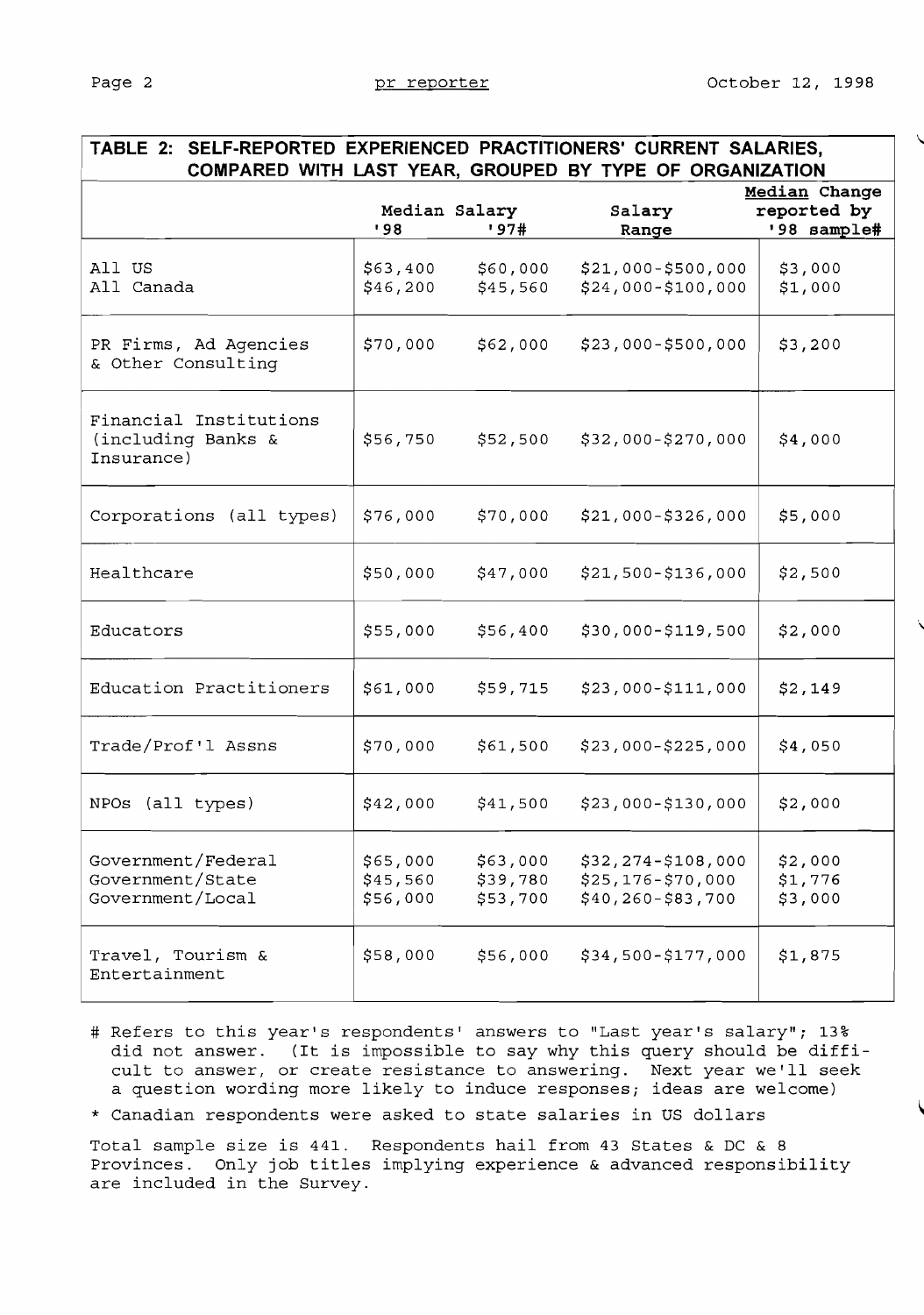| r. |  |
|----|--|
|    |  |

| TABLE 3: MEDIAN SALARIES OF MEN & WOMEN BY YEARS IN PR                 |                 |                 |                 |           |                                                                       |          |
|------------------------------------------------------------------------|-----------------|-----------------|-----------------|-----------|-----------------------------------------------------------------------|----------|
| Years in PR                                                            | % of<br>Total*  | ℁<br>Men        | ℅<br>Women**    | Overall   | Median Salary<br>Men                                                  | Women    |
|                                                                        |                 |                 |                 |           |                                                                       |          |
| 1-5 years                                                              | 9%              | $33\%$          | $67\%$          | \$32,637  | \$40,000                                                              | \$32,000 |
| $6 - 10$ years                                                         | 19 <sub>8</sub> | 31 <sup>2</sup> | 69%             | \$52,000  | \$59,000                                                              | \$49,000 |
| $11 - 15$ years                                                        | 18 <sup>°</sup> | 38%             | $61\%$          | \$60,500  | \$59,750                                                              | \$60,000 |
| $16 - 20$ years                                                        | 20 <sup>8</sup> | 36              | 59%             | \$70,000  | \$78,800                                                              | \$65,000 |
| $21-25$ years                                                          | 15%             | $58$ .          | 38 <sup>8</sup> | \$81,000  | \$80,500                                                              | \$79,350 |
| $26 - 30$ years                                                        | 12 <sup>8</sup> | 59%             | 39%             | \$80,000  | \$82,500                                                              | \$70,000 |
| Over 30 years                                                          | 7%              | 83%             | 13 <sup>8</sup> | \$100,000 | \$101,500                                                             | \$81,600 |
| Didn't answer                                                          | 1%              | 20 <sup>8</sup> | 80%             |           |                                                                       |          |
| $\star$<br>Due to rounding, totals may not equal 100%<br>المقدر المقدر |                 |                 |                 |           | AO 141 INSEE 4 INSEE AN ALLE IN THE THEORY IN THE LABOR IN THE LABOR. |          |

\*\* **2%** did not indicate M/F so some cateqories will not total 100%

## SALARY MEDIANS PASS "FEELS RIGHT" TEST, WITH CORP'NS AT TOP

Corporate pay sets the pace, as usual -- followed by trade/prof'l ass'ns & the counselors working in pr firms, ad agency pr dep'ts & other consulting org'ns (Table 2). Practitioners in non-profits have the lowest pay, again, as usual.

**Some notable findings: a)** education practitioners earn more than educators; b) tho healthcare salaries have been rising as businesslike conditions prevail, the median here remains surprisingly low; c) state gov'ts pay less than the feds & municipal gov'ts -- perhaps not a surprise since states are often the more penurious.

|                                                                         |                 |        | TABLE 4: SALARY BY TITLE & BY GENDER |          |                      |          |
|-------------------------------------------------------------------------|-----------------|--------|--------------------------------------|----------|----------------------|----------|
| % of<br>Title<br>Respondents*                                           |                 | Men    | % In Each Title<br>Women**           | Overall  | Median Salary<br>Men | Women    |
| CEO/President/                                                          |                 |        |                                      |          |                      |          |
| Head of Org'n                                                           | 11 <sup>°</sup> | $61\%$ | $29$ °                               | \$88,600 | \$100,000            | \$75,000 |
| Senior/Executive                                                        |                 |        |                                      |          |                      |          |
| Vice President                                                          | $5\%$           | 55%    | 46%                                  | \$80,000 | \$100,000            | \$75,000 |
| Vice president/                                                         |                 |        |                                      |          |                      |          |
| Senior Counsel                                                          | 13 <sup>8</sup> | 48%    | 48%                                  | \$95,000 | \$106,500            | \$70,000 |
| Director/Head                                                           |                 |        |                                      |          |                      |          |
| of Department                                                           | 36%             | 38%    | $60\%$                               | \$62,768 | \$72,000             | \$60,000 |
| Supervisor/                                                             |                 |        |                                      |          |                      |          |
| Manager of Unit                                                         | 20 <sup>o</sup> | 45%    | 55%                                  | \$48,600 | \$55,000             | \$45,000 |
| Coordinator/Specialist                                                  | 3%              | 33%    | 67%                                  | \$32,500 | \$28,000             | \$38,000 |
| Self-employed/                                                          |                 |        |                                      |          |                      |          |
| Independent Counsel                                                     | $7\,$           | 41.8   | 56                                   | \$60,000 | \$70,000             | \$60,000 |
| Other                                                                   | 3%              | 47%    | 53%                                  | \$52,500 | \$42,927             | \$60,000 |
| No title given                                                          | 1%              |        | $100\%$                              | \$40,600 |                      | \$40,600 |
| $\star$<br>Due to rounding, totals may not equal 100%                   |                 |        |                                      |          |                      |          |
| 2% did not indicate M/F so some categories will not total 100%<br>$***$ |                 |        |                                      |          |                      |          |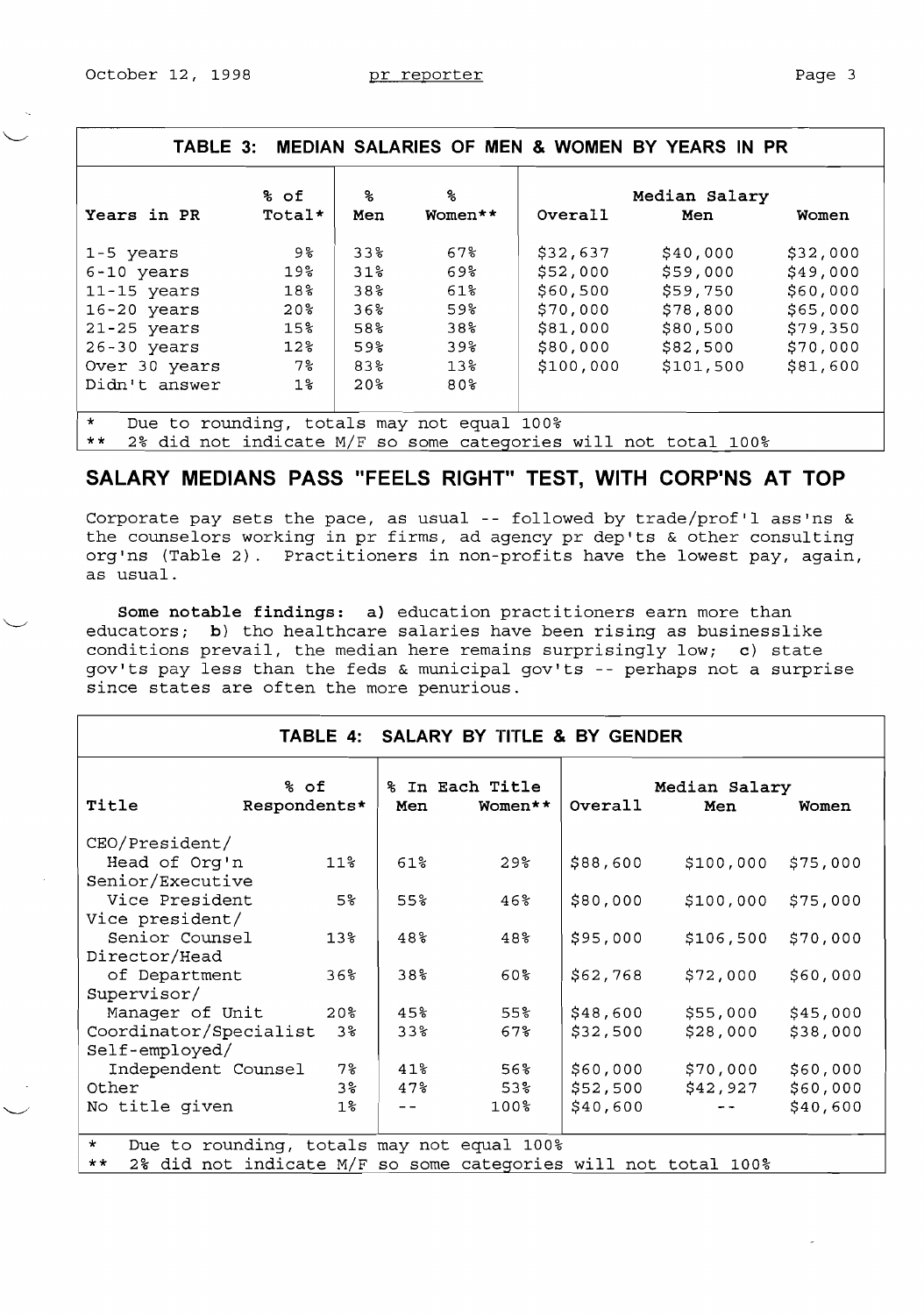| TABLE 5:                                                                              | <b>REGIONAL DIFFERENCES</b>                              |                                                          |  |  |
|---------------------------------------------------------------------------------------|----------------------------------------------------------|----------------------------------------------------------|--|--|
| Region                                                                                | 1998                                                     | Median Salaries<br>$1997*$                               |  |  |
| Northeast<br>South<br>North Central<br>West<br>Canada (USD)                           | \$70,000<br>\$59,000<br>\$63,000<br>\$65,000<br>\$46,200 | \$65,000<br>\$53,700<br>\$61,000<br>\$63,000<br>\$45,560 |  |  |
| * Refers to this year's respond-<br>ents' answers to "last year's<br>salary" question |                                                          |                                                          |  |  |

## **ADDITIONAL DETAIL AVAILABLE**

Data on specific types of org'ns within the broad employment categories, for instance. Or crossreferences among job title, region or salary level to various benefit programs or hours worked.

**NOTE:** The "coordinator/specialist" job category (which 3% selected) may reflect some solo practitioners who position themselves in a specialty, as well as staffers.

| TABLE 6: UPPER-LEVEL MEN & WOMEN BY TYPE OF ORGANIZATION                                                                                        |                                             |  |           |                   |                      |        |  |
|-------------------------------------------------------------------------------------------------------------------------------------------------|---------------------------------------------|--|-----------|-------------------|----------------------|--------|--|
| Sectors where women dominate:                                                                                                                   | Sectors where men dominate:                 |  |           |                   |                      |        |  |
| Ad Agency                                                                                                                                       | 63%                                         |  |           | Other Consulting  |                      | $64\%$ |  |
| Insurance                                                                                                                                       | 58%                                         |  |           |                   | Consumer Products    | 67%    |  |
| Other Financial 71%                                                                                                                             |                                             |  |           |                   | Industrial Companies | 77.8   |  |
| Healthcare-Hospitals 81%                                                                                                                        |                                             |  | Utilities |                   |                      | $67\%$ |  |
| Healthcare-other                                                                                                                                | $63\%$                                      |  |           |                   | Government-Federal   | 63%    |  |
| Higher Ed                                                                                                                                       | $71\%$                                      |  |           |                   |                      |        |  |
| Schools                                                                                                                                         | 75%                                         |  |           |                   |                      |        |  |
| Trade/Prof'l Assn                                                                                                                               | 61%                                         |  |           |                   |                      |        |  |
| Social/NPOs                                                                                                                                     | 76.                                         |  |           |                   |                      |        |  |
| Travel/Tourism/Hotel 63%                                                                                                                        |                                             |  |           |                   |                      |        |  |
| High Tech                                                                                                                                       | 75%                                         |  |           |                   |                      |        |  |
|                                                                                                                                                 | Sectors where men & women share dominance:* |  |           |                   |                      |        |  |
| PR Firms                                                                                                                                        |                                             |  |           | 47% men 48% women |                      |        |  |
| Banks                                                                                                                                           |                                             |  |           | 50% men 40% women |                      |        |  |
| Educators                                                                                                                                       |                                             |  | 50% men   |                   | 50% women            |        |  |
|                                                                                                                                                 | Government/State 55% men 46% women          |  |           |                   |                      |        |  |
|                                                                                                                                                 | Government/Local 46% men 55% women          |  |           |                   |                      |        |  |
|                                                                                                                                                 |                                             |  |           |                   | 50% women            |        |  |
| Telecommunications 50% men<br>* 2% did not indicate M/F so some categories will not total 100%; & due to<br>rounding, totals may not equal 100% |                                             |  |           |                   |                      |        |  |

### **AS IF SATURDAYS WEREN'T ENOUGH, 38% OFTEN WORK ON SUNDAY**

This is nothing new, of course. And in any professional service field, practitioners must respond whenever there is a need. But this data has rarely, if ever, been quantified. PR has always wanted to be as important as lawyers, for example -- and now in terms of 60-80 hour weeks it looks like we've made it!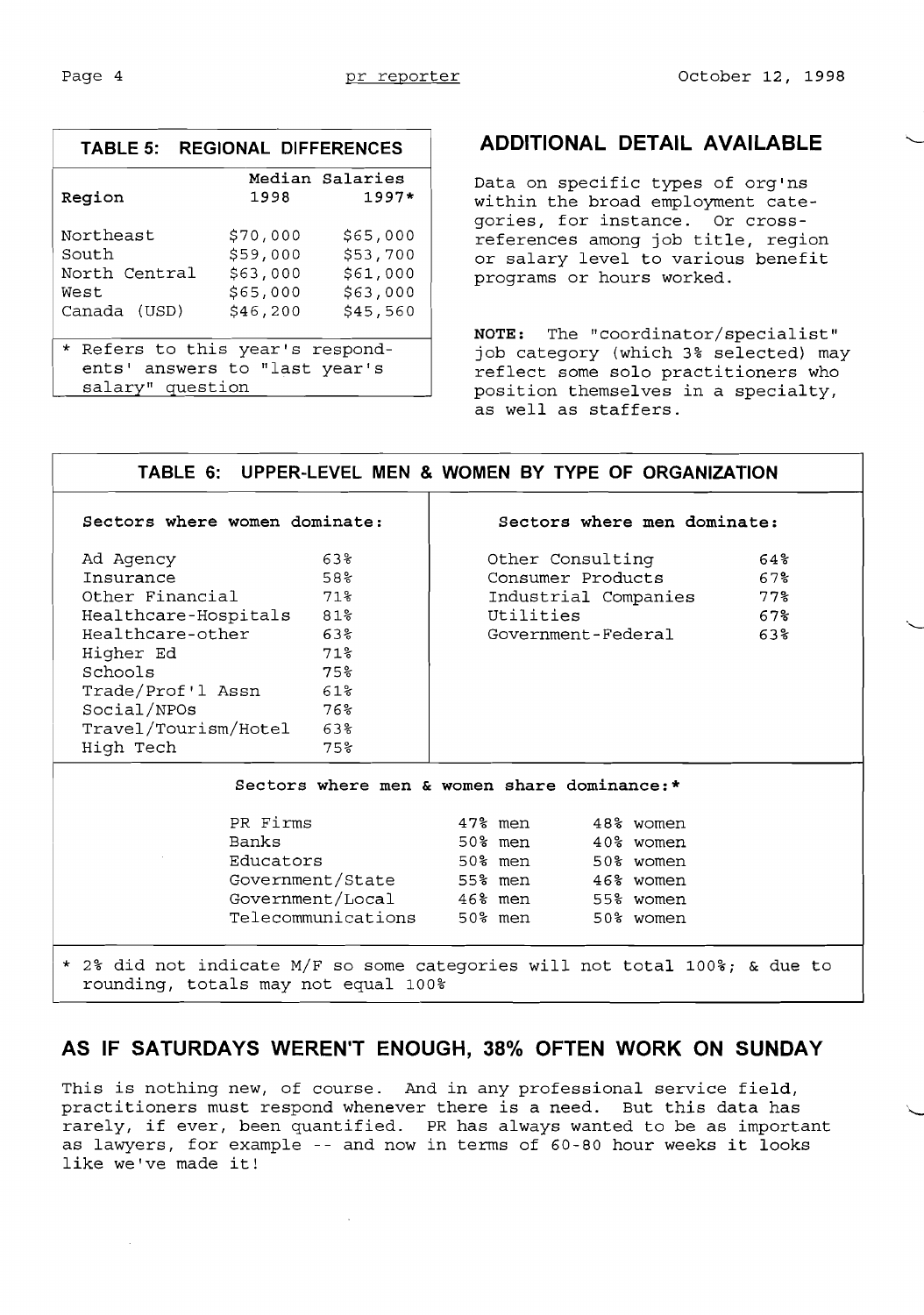|--|--|

| TABLE 7:<br>NUMBER OF HOURS WORKED/WEEK                                                                            |                                                                                      |
|--------------------------------------------------------------------------------------------------------------------|--------------------------------------------------------------------------------------|
| Hours worked                                                                                                       | % of<br>Respondents                                                                  |
| Less than 40<br>$40 - 44$<br>$45 - 49$<br>$50 - 54$<br>$55 - 59$<br>$60 - 69$<br>$70 - 79$<br>$80+$<br>No response | 8%<br>15%<br>$20$ s<br>28.8<br>13%<br>$13$ $\,^{\circ}$<br>$1$ $\approx$<br>1%<br>1% |

| TABLE 8:<br>TITLE OF PERSON YOU REPORT TO                     |                                              |                                  |  |  |  |
|---------------------------------------------------------------|----------------------------------------------|----------------------------------|--|--|--|
|                                                               | 1998                                         | 1993                             |  |  |  |
| CEO<br>SVP/EVP<br>VP/Sr Counsel<br>Dir/Dept Head<br>Supvr/Mqr | 38%<br>12.8<br>14 <sup>°</sup><br>14%<br>2.8 | 338<br>14%<br>14%<br>୨%<br>$2$ . |  |  |  |

|                                                 |                      | TABLE 9: WEEKEND DAYS WORKED PER MONTH |                      |  |  |
|-------------------------------------------------|----------------------|----------------------------------------|----------------------|--|--|
| Saturdays worked<br>per month                   | % of<br>Respondents* | Sundays worked<br>per month            | % of<br>Respondents* |  |  |
| None                                            | 27 <sup>8</sup>      | None                                   | 45%                  |  |  |
| 1 or part of 1                                  | $36\%$               | 1 or part of 1                         | 21%                  |  |  |
| 2                                               | 17 <sup>8</sup>      | $\overline{a}$                         | 9%                   |  |  |
| 3                                               | $5\%$                | 3                                      | 2 <sup>o</sup>       |  |  |
| 4                                               | 3%                   | 4                                      | $2\,$                |  |  |
| As needed                                       | $4\,$                | As needed                              | $4\,$                |  |  |
| response<br>No.                                 | 9%                   | No response                            | 18%                  |  |  |
| Due to rounding totals may not equal 100%<br>*. |                      |                                        |                      |  |  |

## **BENEFITS GOOD -- MAYBE ONLY BECAUSE MOST WORK IN ORG'NS**

This does suggest pr firms have enhanced benefits packages, which long lagged behind those of the client org'ns they counsel. Approximately onequarter of respondents are from pr firms, ad agency pr dep'ts & other consultants, so they have significant impact on Tables 10-12.

**Add & subtract.** If weekends & long days worked are subtracted from the rising number of vacation weeks, either pr isn't such a luxurious field to labor in -- or more time off is an absolute necessity. 1 in 5 now report a month or more in vacation time (Table 10).

**Paying for professional development.** The absolute necessity of keeping abreast appears to be recognized by all types of employers. Only 1% report no fees paid for PD efforts; while 6x that many report no limit (Table 10).

**Wide range of other benefits available.** From flextime to travel, 19 were reported (Tables 11 & 12). Heading the list is 401k retirement plans with 70% -- a tax-deferral advantage in themselves, but sweetened for the 72% whose employers contribute. In contrast, only 27% now report profit sharing. Bonuses are still in place for nearly half the respondents.